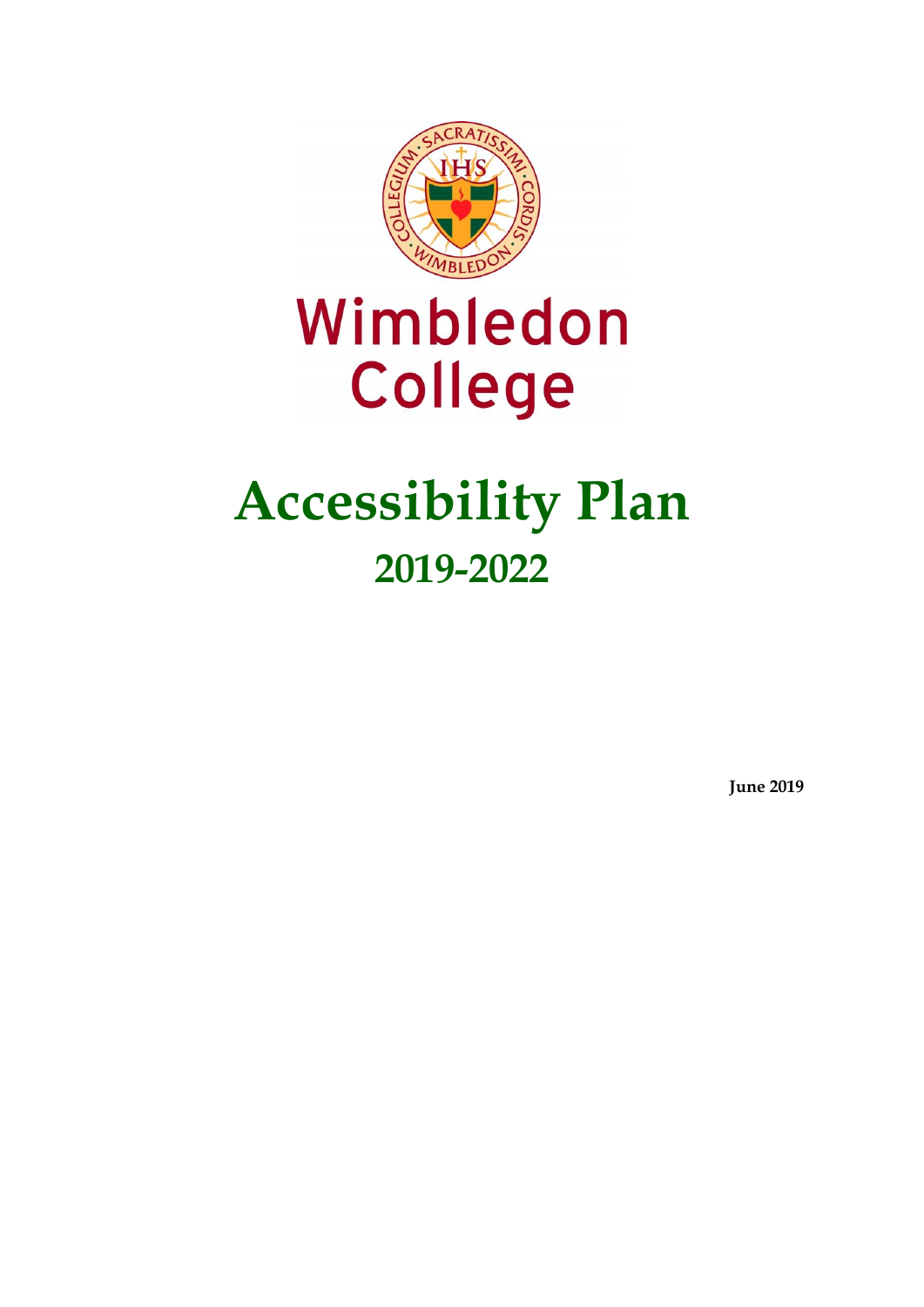## **Jesuit Schools' Vision Statement**

Wimbledon College shares the vision of all Jesuit schools in the British Province. They exist to promote improvement in living and learning to the greater glory of God and the common good.

A "vision" does not describe a goal or an aim but a way of getting there. St Ignatius used the phrase "our way of proceeding" as a sort of shorthand for the characteristic ways and means of the Jesuit tradition. In applying this to a school, the Jesuit vision statement recognises the characteristic values and practices promoted in a Jesuit school:

| Finding God in all things             | • a Jesuit school recognises that every aspect of its work         |
|---------------------------------------|--------------------------------------------------------------------|
|                                       | can affirm the goodness and presence of God                        |
| Caring for the individual             | • a Jesuit school focuses on the all-round formation of            |
|                                       | each person                                                        |
| Showing love in deeds                 | • a Jesuit school is characterised by generosity in service        |
|                                       | to others, particularly where human dignity is threatened          |
| <b>Building a Christian Community</b> | • a Jesuit school fosters a faith commitment to Christ and         |
|                                       | prepares pupils for a fuller participation in the life of Church   |
| Engaging with the wider world         | • a Jesuit school helps pupils to be sensitive to the strengths    |
|                                       | and weaknesses in contemporary society and to witness to           |
|                                       | Christ's presence in that society                                  |
| Encouraging excellence                | • a Jesuit school is distinguished for its academic, religious and |
|                                       | pastoral provision, through which it encourages the fullest        |
|                                       | possible development of talents                                    |
| Co-operating in Jesuit mission        | • a Jesuit school works in co-operation with other Jesuit          |
|                                       | schools and ministries in the light of the apostolic and           |
|                                       | educational aims of the Society of Jesus                           |
|                                       |                                                                    |

To live in this way is to build the Kingdom of God. It is to engage fully with the world around us. The life and learning that is characteristic of Wimbledon College seeks to bring concretely to the Church in England a venerable and living tradition of the universal Church. It is the Jesuit ideal adapted to the circumstances of the people, place and times in which we live.

Living out this vision means that we treat all members of the school community with the dignity that they deserve and constantly strive to ensure that each individual is respected and supported in their development as unique human beings. Members of the school community are given every opportunity to develop holistically and are encouraged to engage in and take full advantage of everything that the College has to offer.

## **Statutory Duties**

This plan sets out the proposals of the school to increase access to education for disabled pupils in the three areas required in Schedule 10 of the Equality Act [2010]. They are: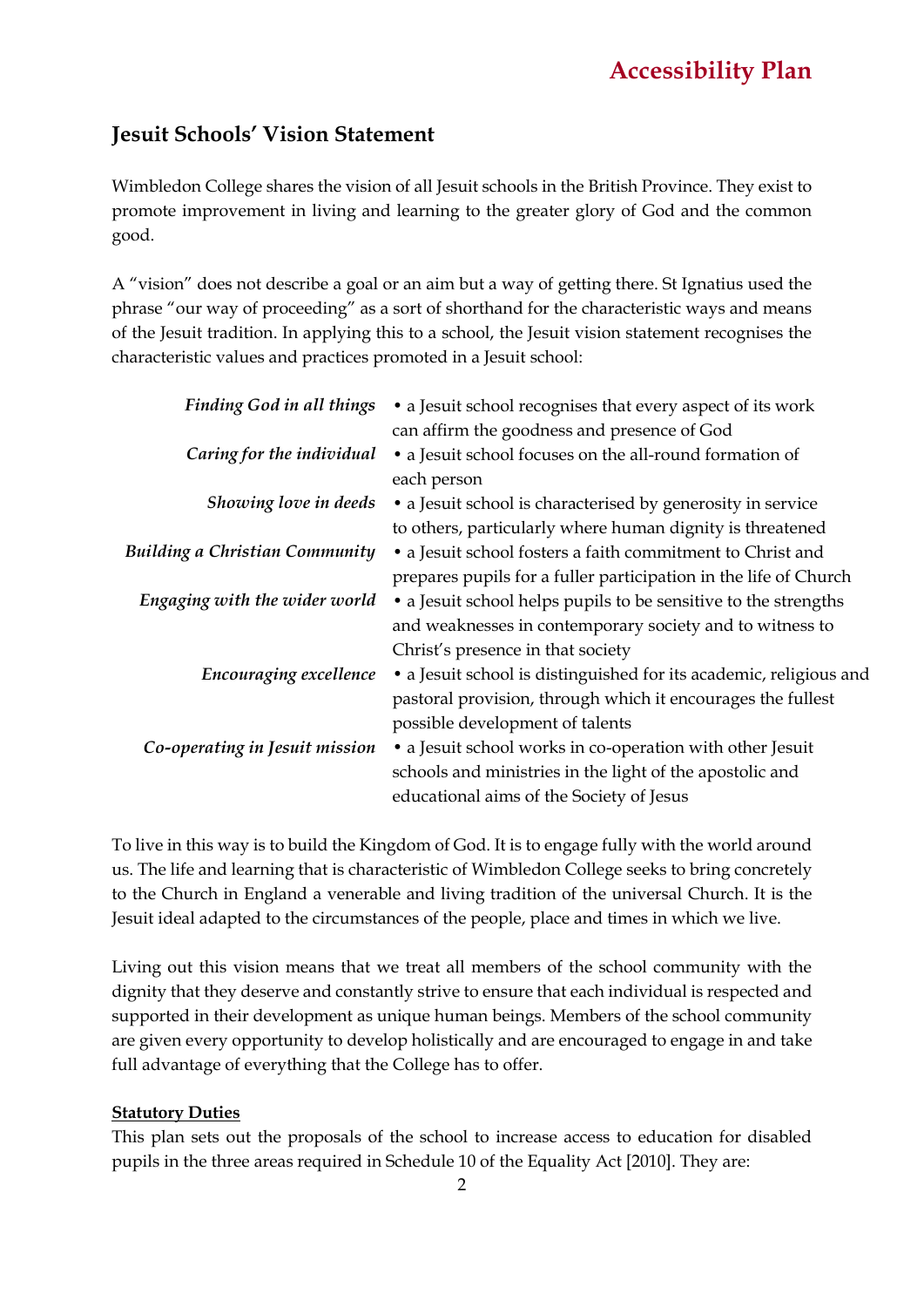- increasing the extent to which disabled pupils can participate in the school's curriculum;
- improving the environment of the school to increase the extent to which disabled pupils can take advantage of education and associated services;
- improving the delivery to disabled pupils of information which is provided in writing for pupils who are not disabled

## **It is a requirement that the school's accessibility plan is resourced, implemented and reviewed and revised as necessary.**

*The Equality Act 2010 defines a disability as "when a person has a physical or mental impairment which has a substantial and long-term adverse effect on their ability to carry out normal day-today activities". This broad description covers physical disabilities, sensory impairments, such as those affecting sight or hearing, and learning disabilities and also some specified medical conditions, HIV, multiple sclerosis and cancer are all considered as disabilities, regardless of their effect.*

Wimbledon College is committed to equal opportunity for its pupils and staff. This includes countering discrimination, both overt and otherwise, on grounds of all protected characteristics. This is central to the school's vision statement and the care of each individual, focusing on their all round development.

Wimbledon College aims to be a school which welcomes, accommodates and supports pupils and their families, with disability or special needs, so that they can participate fully in the life and learning of the school community.

Facilities in place, that support pupils and parents, prior to current accessibility plan include:

- Lift in the Music block
- Lift in the Sixth Form Centre allowing access to Sixth form Study hall
- Lift in IT Centre
- Ramp access to all curriculum areas on ground floor
- Treatment room for pupils with SEN/D, including hoists and table
- Toilets with increased accessibility around the school
- Specialised equipment allowing pupil with disability to access computer network
- Learning Support Assistants linked to specific departments

## **Participation in the curriculum**

Wimbledon College subscribes to the National Curriculum statement of the three principles that are essential to developing a more inclusive curriculum:

- Setting suitable learning challenges
- Responding to pupils' diverse learning needs
- Overcoming potential barriers to learning and assessment for individuals and groups of pupils.

It aims to do this by being aware of pupils' needs and different learning styles; recording these and making them accessible to teachers and support staff; monitoring progress; and, in so far as resourcing allows, tailoring teaching and the resourcing of learning to individual pupils'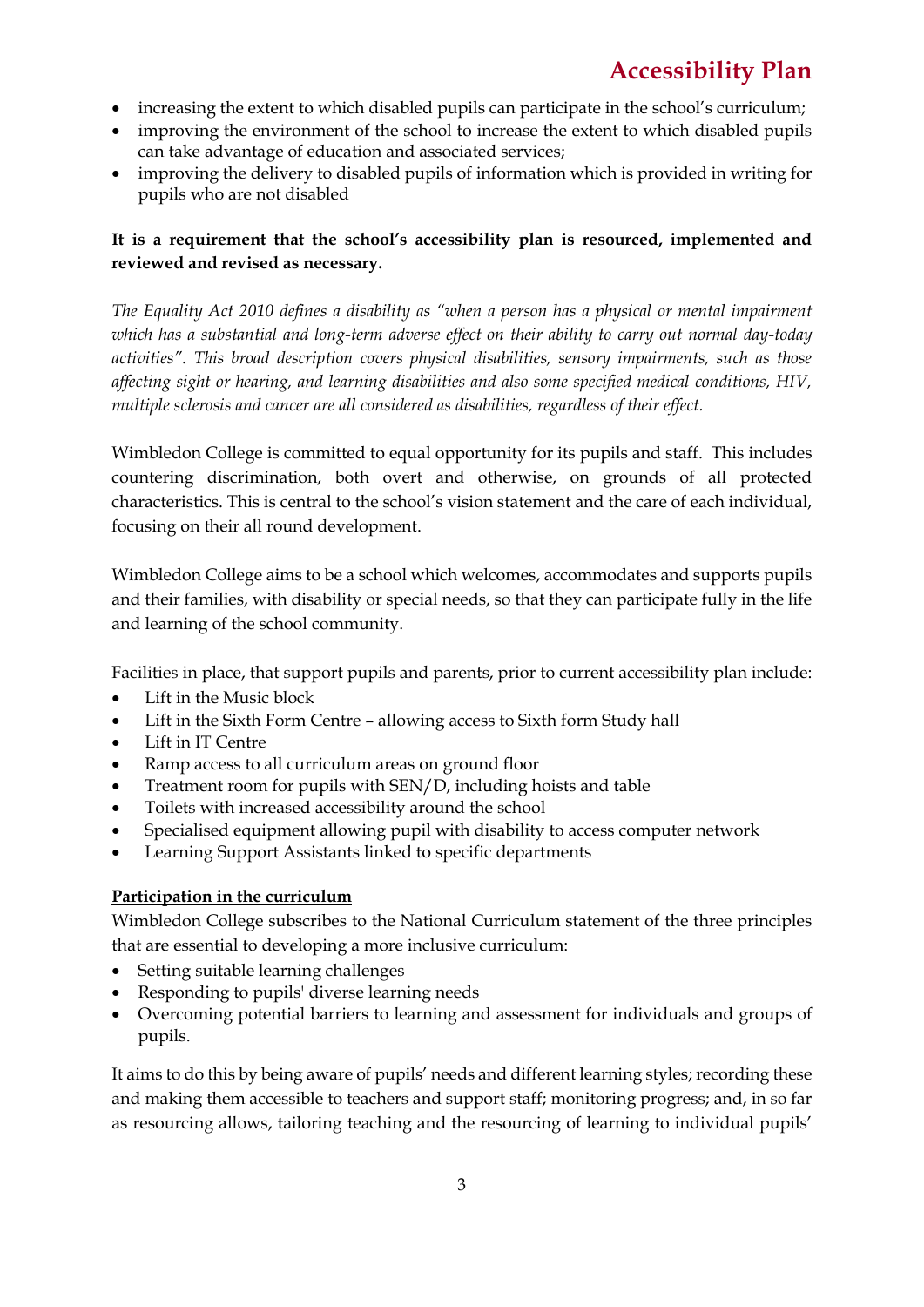## **Accessibility Plan**

needs. This includes, when appropriate, adapting the school's timetable so that pupils who are unable to access floors above ground level can still access the full curriculum.

Our knowledge of the needs of our pupils is shared through the school's database and all staff have a responsibility to be aware of the needs of all of the pupils that they teach. We gather information on pupils joining the school from their parents and their primary schools. We also work closely with external agencies to ensure that the necessary support is in place for pupils with a disability. The school analyses examination data for all student groups including disabled pupils and pupils with educational needs.

The school offers a broad and balanced curriculum with a diverse range of additional opportunities that are appropriately differentiated so as to maximise student access and to encourage wider participation. All pupils are encouraged to develop their individual talents, including sport, music and drama and receive appropriate support.

Forward planning for the needs of new pupils is supported by the admissions process for Year 7 pupils. Applications for pupils with Educational Health Care Plans are generally received from Local Authorities between September and February each year. The SENDCo looks carefully at each proposed EHCP and supporting information. The boy and his parents are invited to see the school, and in particular its special needs provision, and to discuss his needs. Careful consideration is given to each placing request.

By February the school has a good sense of the number of range of special needs of pupils due to join the school in the following September and can plan for these pupils' arrival the following September.

The school uses information and KS2 data from primary schools to identify pupils with poor literacy and numeracy skills when they enter the school and has a well-established intensive literacy and numeracy programme.

## **School environment**

Significant parts of the school are currently not accessible to pupils who cannot walk upstairs. The Local Authority has been formally consulted. This situation is unlikely to change in the near future and so numbers of non-ambulant pupils is limited.

It must be recognised that the school buildings are historical (many are Grade II listed within a Conservation Areas) and have evolved in the past with little thought for accessibility. In particular there are many floor levels, with intermediate landings and staircases. A survey of the buildings (November 2006) shows that the installation of a lift at any point will at best increase access only by a couple of rooms and will also reduce the overall number of teaching rooms available.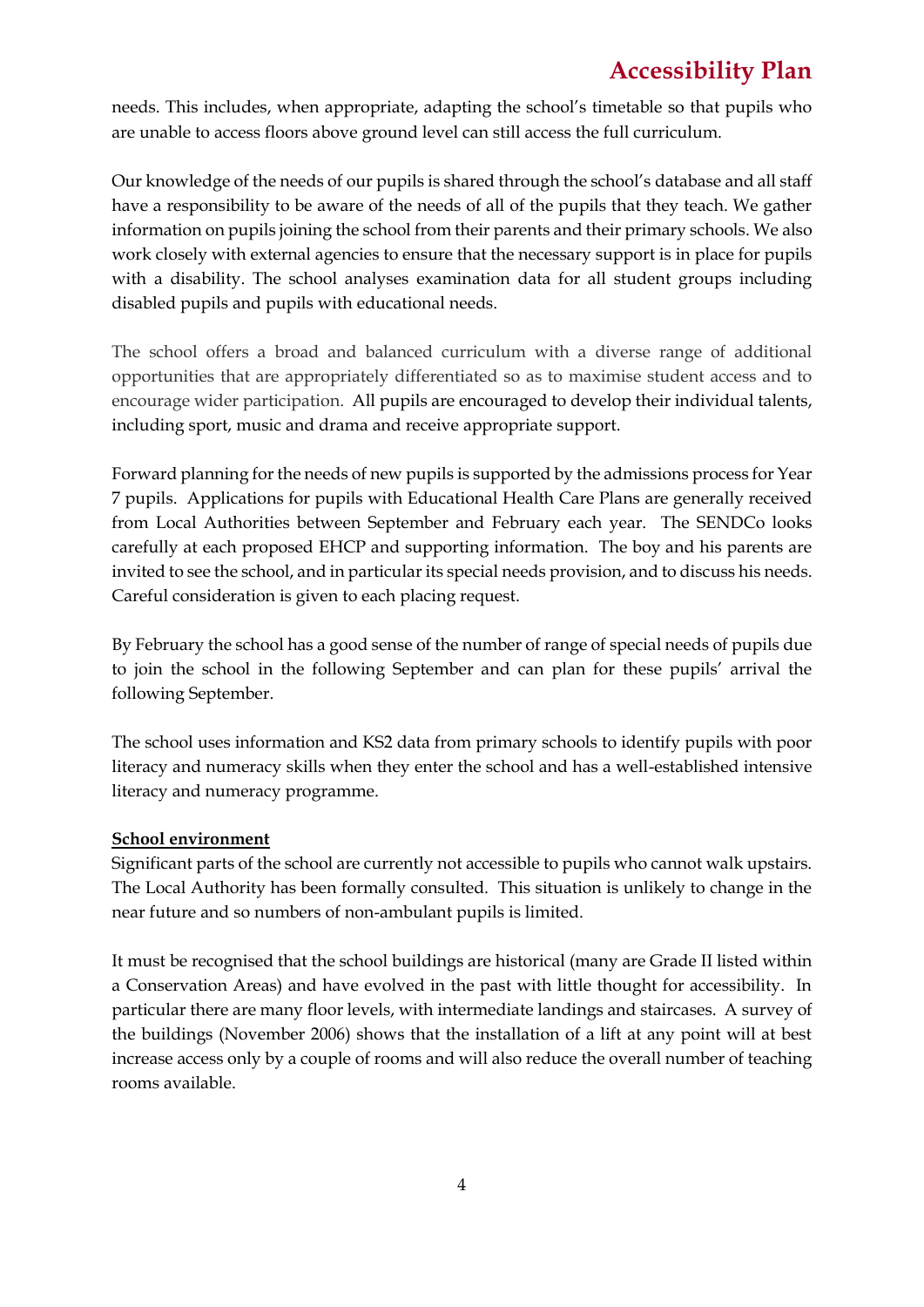## **Accessibility Plan**

Arrangements have been so that non-ambulant pupils on roll can access the full curriculum. This includes reorganising the timetable as necessary. Non-ambulant pupils can access all department areas and boys in the Sixth form can access the Sixth form study area.

All pupils are encouraged to take part in sporting activities and we have facilities to enable physically disabled pupils to access the school swimming pool.

The school aims for a gradual improvement in the built environment, anticipating future needs but especially responding to the current needs of pupils and their parents. Adaptations and developments are published annually in the School Development Plan and reported to parents at the start of every year.

## **Delivery of information**

## **The school has set the following priorities for providing information for disabled pupils:**

- there is an expectation that teachers and support staff will routinely provide information in a format accessible to pupils with special needs; this may include:
	- large-print
	- colour overlays
	- reading and/or explaining information verbally
	- placing information on the school website
	- helping pupils manipulate information by spider-diagrams, pictures, notes, etc.
- the school will develop and maintain a list of contacts for use should the need arise to sign, produce braille or foreign language text for pupils and parents.

## **Links with the School Development Plan**

- Improvements and adaptations will be incorporated into annual development plans to ensure integrated planning and to reduce cost.
- The school will continue to review provision and will seek to gather information, which will inform further developments, from students, parents/carers, relevant specialist advisers and appropriate health professionals on a regular basis.
- The school will make provision and adaptations for pupils so that they have parity of access and engagement with other pupils, wherever this can be reasonably achieved.

## **Recent improvements supporting the accessibility plan**

- Purchase of a second school minibus with ramp access and capacity to take a pupil in a wheelchair.
- Training for new staff [and refresher training for other staff] in the use of the minibus and the necessary chair restraints
- Purchase of alphasmarts and ipads for SEN/D pupils
- Individually tailored ICT equipment for pupil with disability
- Training provided for an increased number of staff on use of the 'evac-chair'

The school has set the following priorities in its current development plan that will support the school's accessibility plan:

- We are also developing a new website which will have measures in place to ensure that users with disabilities have greater access to material on the website
- Updating bathroom facilities in the SEN Department to support individual students